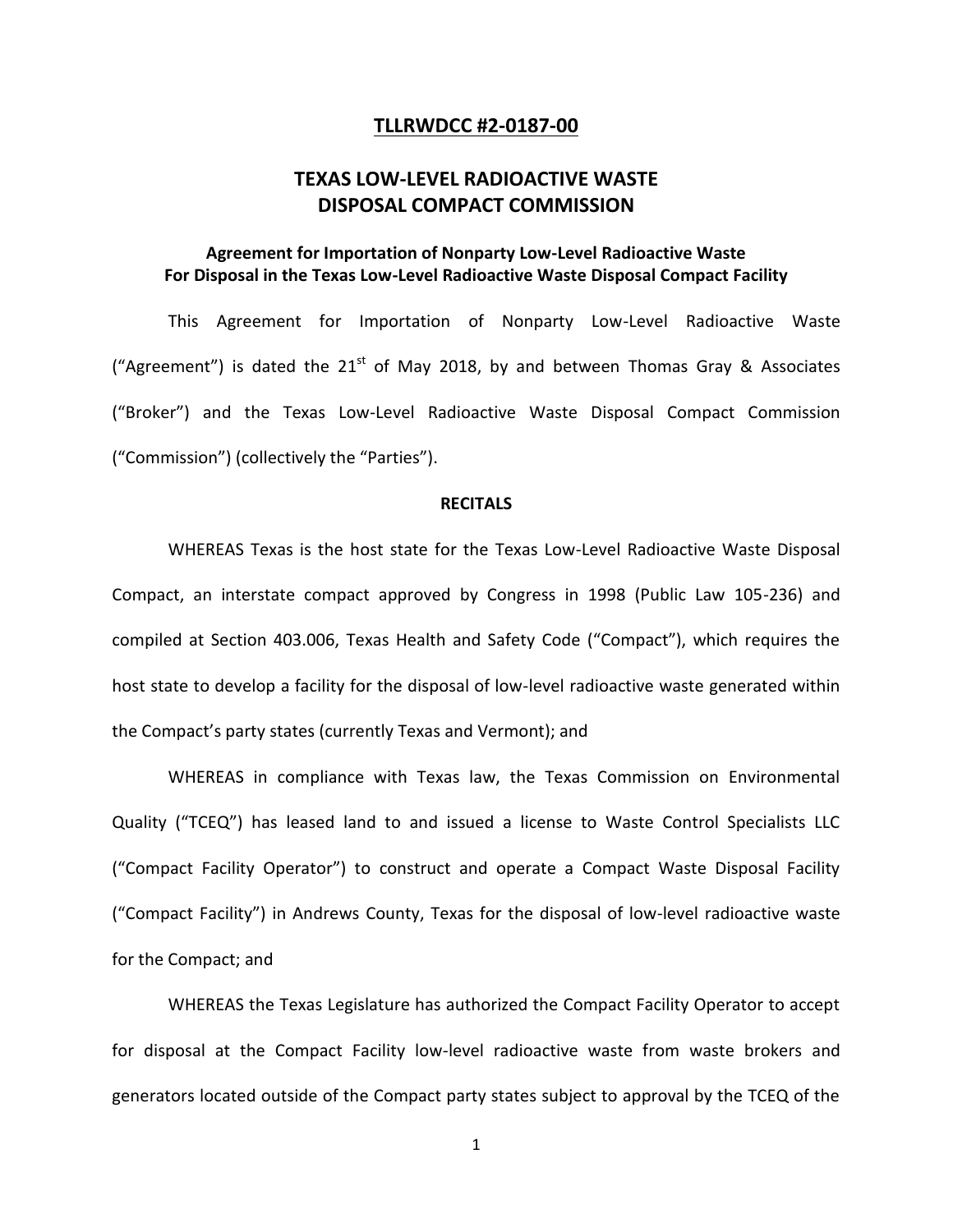waste characteristics and waste forms as set forth in the Compact Facility license and to the extent the acceptance of such imported waste does not diminish the disposal volume or Curie capacity available to Compact party states; and

WHEREAS Section 3.05(6) of the Compact authorizes the Commission to enter into an agreement with any person, state, regional body, or group of states for the importation of lowlevel radioactive waste into the Compact Facility for management or disposal subject to such conditions and restrictions to be included in the agreement as the Commission deems advisable and provided that the agreement receives a majority vote of the Commission; and

WHEREAS the Commission has processed and considered Broker's Application for Importation in accordance with Commission Rule 675.23 (31 Texas Administrative Code §675.23) and a majority of the members of the Commission approved the Application and voted to enter into this Agreement,

NOW, THEREFORE, Generator and the Commission hereby enter into the following Agreement:

### **AGREEMENT**

### **ARTICLE I. REPRESENTATIONS AND WARRANTIES**

- A. Broker represents and warrants that it has disclosed fully in its Application the existence of any unresolved violations pending against the Broker with any other regulatory agency with jurisdiction to regulate radioactive material.
- B. Broker represents and warrants that it has disclosed accurately in its Application the existence of any unresolved violation(s), complaint(s), unpaid fee(s), or past due report(s) that it has with the Commission.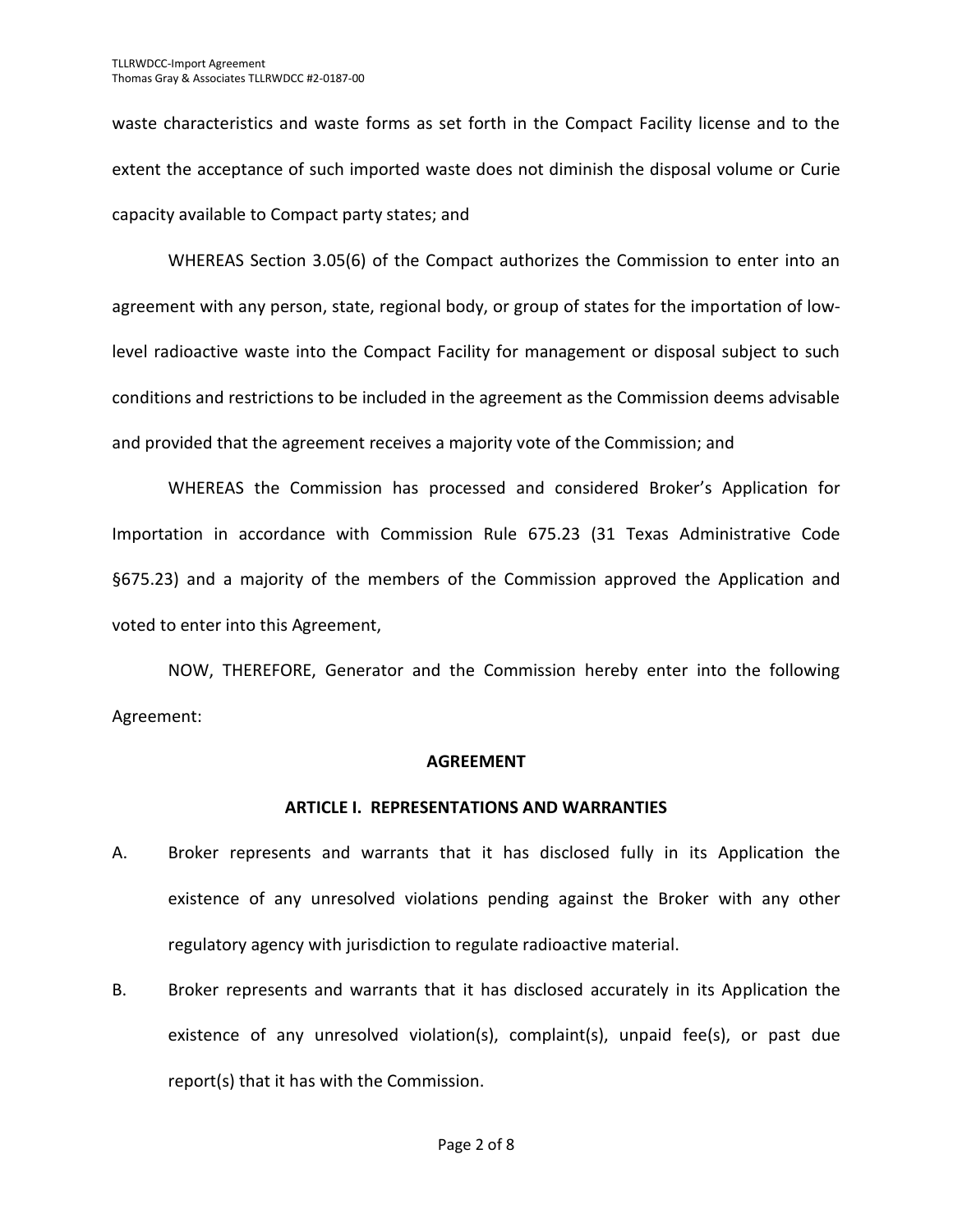- C. Broker represents and warrants that it has disclosed in its Application the existence of any unresolved violation(s), unpaid fee(s), or past due report(s) that it has with any other regulatory body with regard to radioactive waste, including, without limitation, the TCEQ.
- D. Broker specifically acknowledges and agrees that a misrepresentation with respect to an item listed in A, B, or C above may result in the immediate revocation of this Agreement.
- E. Broker represents and warrants that no waste of international origin shall ever be included in the materials to be shipped to the Compact Facility for disposal. Broker agrees that the inclusion of waste of international origin in a shipment may result in immediate suspension or revocation of this Agreement.
- F. Broker represents and warrants that it will notify the Commission immediately of any allegation of the violation of any law, rule, or regulation related to the shipment of any form of radioactive waste. Broker represents and warrants that it will report quarterly (on a calendar-year basis) to the Commission any confirmed violation of any law, rule, or regulation in any jurisdiction related to the shipment of any form of radioactive waste. Broker agrees that a failure to report quarterly to the Commission any confirmed violation by the Broker of any law, rule, or regulation related to the shipment of any form of radioactive waste may result in the immediate suspension of this Agreement.
- G. Broker represents and warrants its agreement that the Commission may, at any time and upon reasonable notice to Broker, audit or cause to be audited Broker's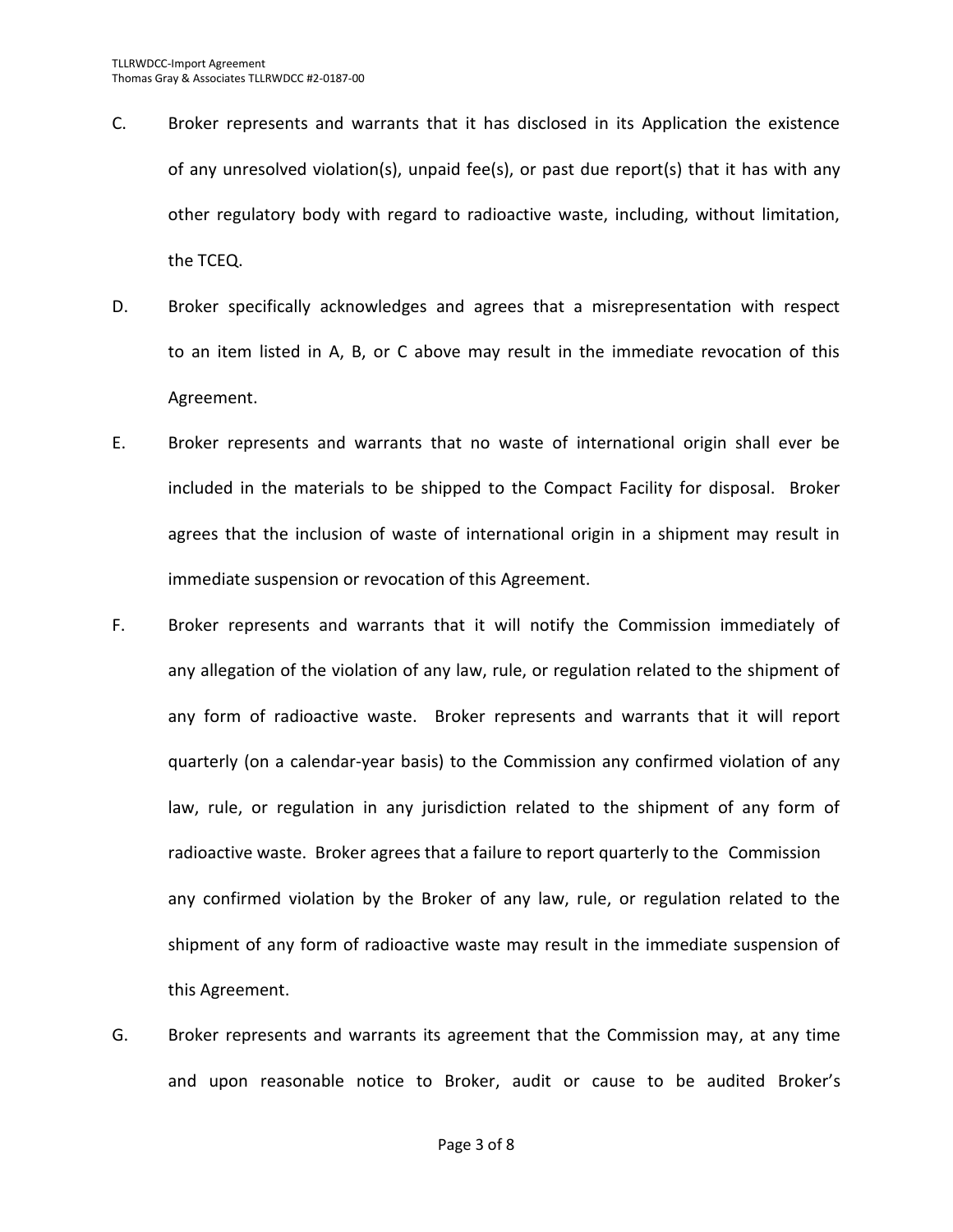compliance with this Agreement. Any portion of the audit involving business records shall be conducted during normal business hours. Broker agrees that a refusal to allow the Commission to audit or cause to be audited Broker's compliance with this Agreement after Broker has been provided reasonable notice may result in immediate suspension of this Agreement.

H. Broker represents and warrants that it has sufficient financial capacity to perform its obligations under this Agreement and to comply with all relevant state and federal laws, rules, and regulations.

# **ARTICLE II. TERMS AND CONDITIONS OF IMPORT AUTHORIZATION**

Pursuant to Section 3.05 (6) of the Compact, the Commission hereby authorizes the Broker to import to the Compact Facility for disposal nonparty low-level radioactive waste, in the form and amounts described in Item J below ("Generator's Nonparty Compact Waste"), subject to the terms and conditions set forth below and in Article I of this Agreement, all of which are agreed to by Broker.

A. This Agreement shall remain in effect according to its terms from September 1, 2018 through August 31, 2019 unless it is amended by agreement of the Parties, or is revoked or suspended by the Commission. Broker agrees to provide to the Commission within 30 days after the end of each Facility operating year, the actual cubic feet and Curies disposed of by Broker during that particular Facility operating year. The Facility operational year ends on August 31.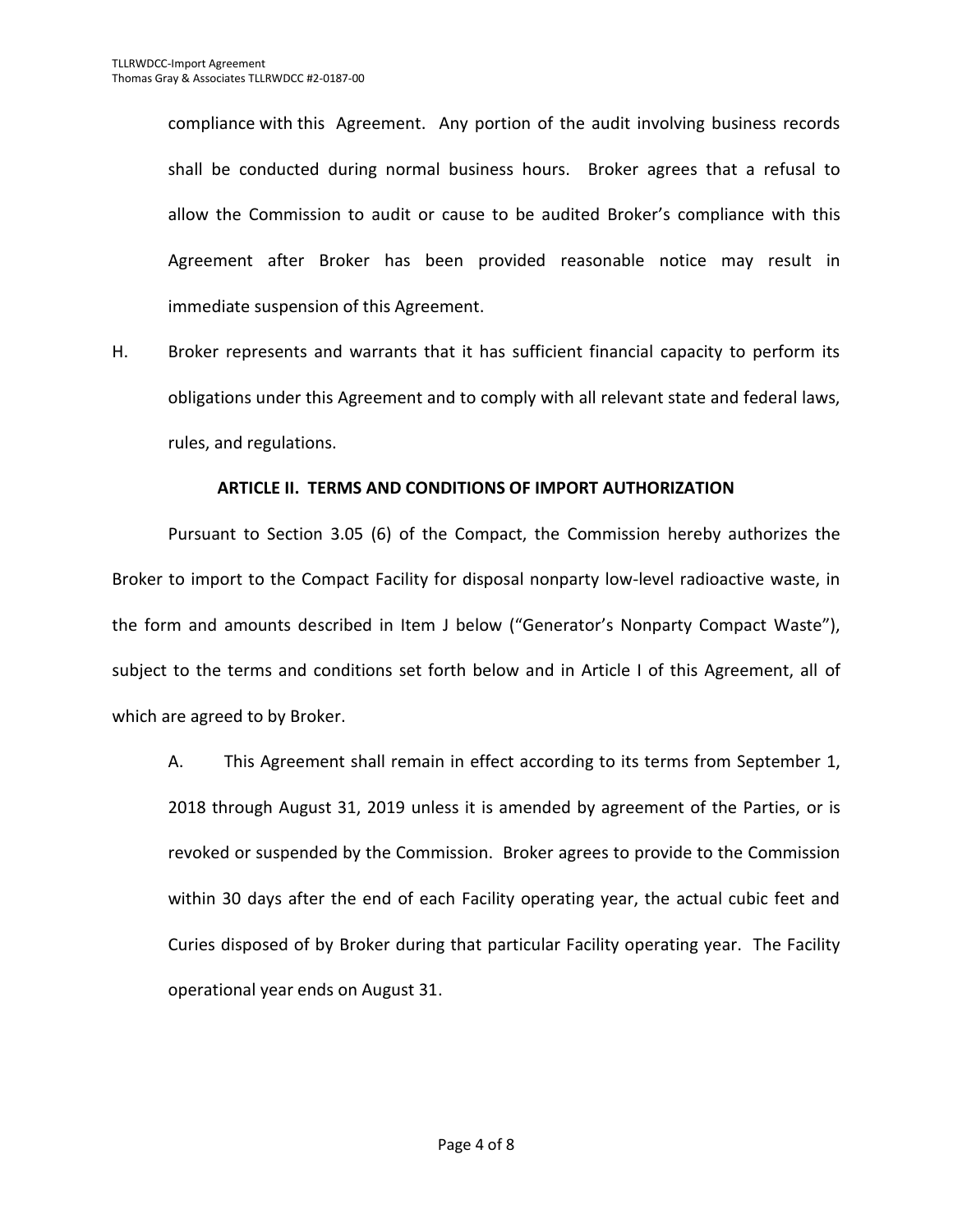- B. Broker agrees to be bound by Section 8.03 of the Compact and shall be liable for its own acts, omissions, conduct, and relationships in accordance with applicable law.
- C. Broker agrees that the Commission may revoke, suspend or amend this Agreement with respect to future shipments, including by adding or deleting requirements, after having given prior notice to Broker. The Broker will be given a reasonable time to review, respond to, or make any changes necessary to comply with any additional requirements prior to the date the revocation, suspension, or amendments take effect. If the Commission and the Broker are unable to reach an agreement on changes to be made, the Commission may terminate this Agreement. Even if the Commission terminates this Agreement, Broker must nevertheless satisfy any outstanding obligations related to shipments previously made pursuant to this Agreement.
- D. Broker agrees that a failure to comply with Items F and G of Article I of this Agreement may result in immediate suspension of this Agreement. Any revocation or suspension of this Agreement shall be effective on the date of the service of notice of such revocation or suspension to Broker by certified mail. The Agreement may be reinstated with or without amendments at the discretion of the Commission after consideration of the Broker's response.
- E. The Parties agree that the Commission may, in response to a written application from Broker, cancel, suspend, or amend this Agreement with respect to future shipments, including by adding or deleting requirements. If the Parties are unable to agree on amendments proposed by the Broker, the Commission may terminate this Agreement.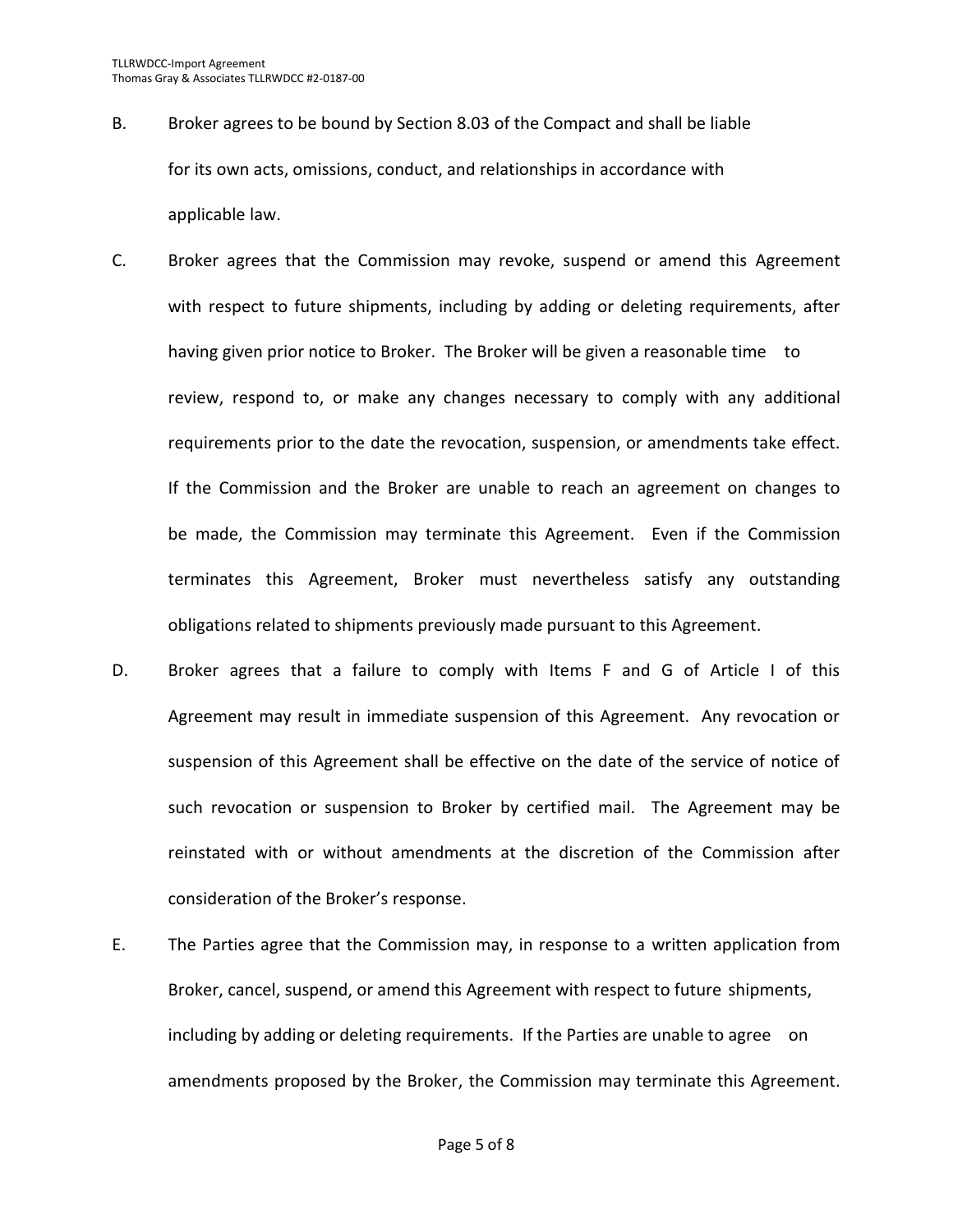Even if the Commission terminates this Agreement, Broker must still satisfy any outstanding obligations related to shipments previously made pursuant to this Agreement.

- F. If the Commission acts with respect to Items C, D, or E immediately above, the Commission agrees to notify the Compact Facility Operator and the TCEQ of such acts.
- G. This Agreement is not assignable or transferable to any other person.
- H. This Agreement relates only to importation of waste for disposal in the Compact Facility, as the term "disposal" is defined in Section 2.01(4) of the Compact and provided for in Section 3.05(6) of the Compact. This Agreement is not to be construed as approval of importation of waste for management, as the term is defined in Section 2.01(11) of the Compact and provided for in Section 3.05(6) of the Compact.
- I. Broker agrees to comply with the rules related to commingling adopted by TCEQ in coordination with the Commission pursuant to Section 401.207(k), Texas Health and Safety Code, to the extent such rules apply.
- J. Description of Generator's Nonparty Waste approved for importation:

| (a) Waste Volume (Cubic Feet):     | 2,000 |
|------------------------------------|-------|
| (b) Waste Radioactivity in Curies: | 1,000 |

(c) Place of origination (State or U.S. Territory) of waste:

# **States:**

Alabama, Arizona, California, Colorado, Connecticut, Delaware, District of Columbia, Florida, Georgia, Illinois, Indiana, Iowa, Kansas, Kentucky, Louisiana, Maine, Maryland, Massachusetts, Michigan, Minnesota, Mississippi, Missouri, Nebraska, Nevada, New Hampshire, New Jersey, New Mexico, New York, North Carolina, North Dakota, Ohio, Oklahoma, Pennsylvania, Rhode Island, South Carolina, South Dakota, Tennessee, Virginia, West Virginia, and Wisconsin.\*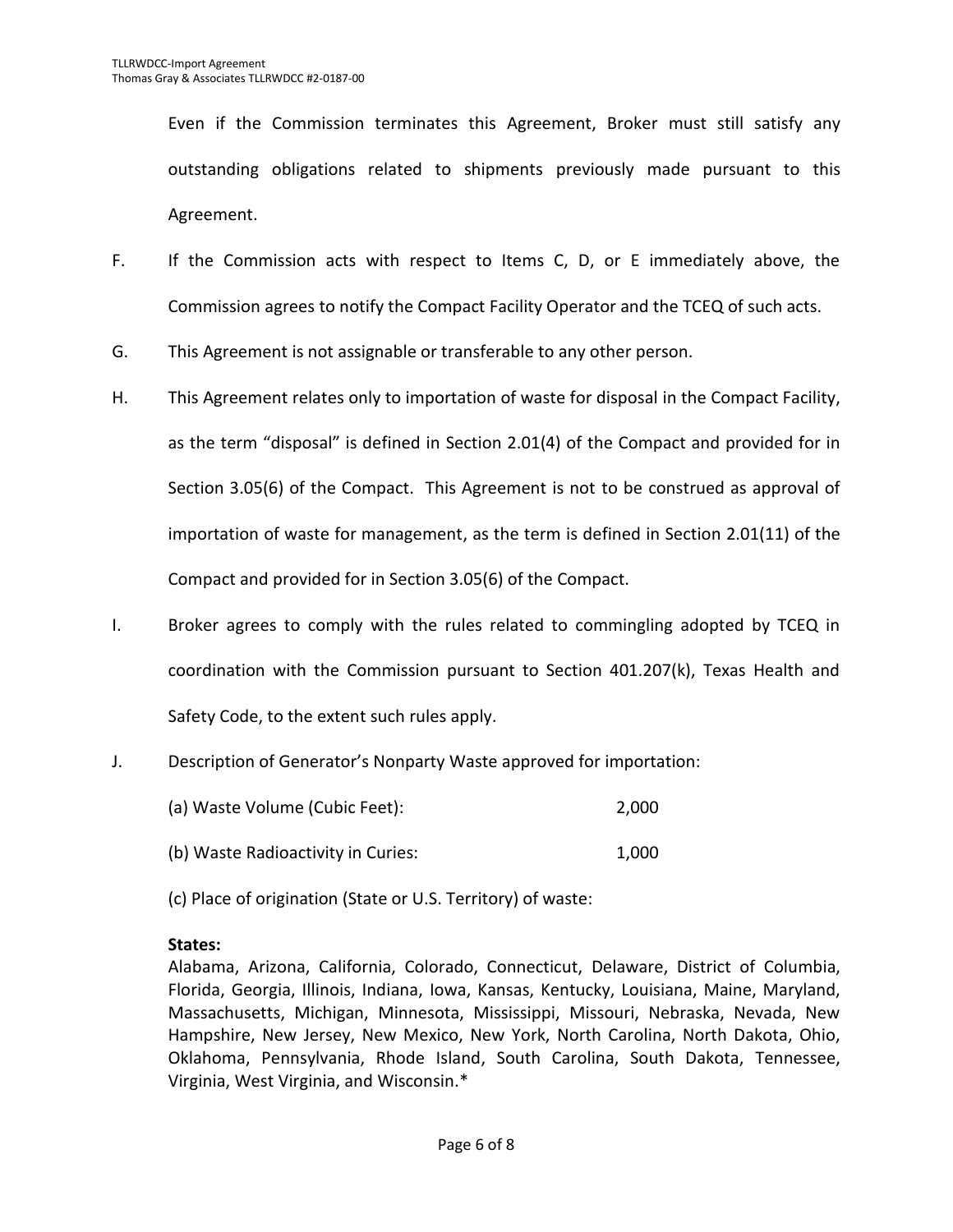\*Authorization to import out-of-compact low-level radioactive waste as described in this Article II.J. from any of the states listed is not effective until:

(i) before any shipment containing out-of-compact waste from a state that is a member of the Central Interstate Low-Level Waste Compact, or the Southwestern Low-Level Radioactive Waste Compact, or the Rocky Mountain Compact, Broker has delivered to the Commission written evidence satisfactory to the Commission of the approval of export of out-of-compact waste from the Central Interstate Low-Level Waste Compact, the Southwestern Low-Level Radioactive Waste Compact, or the Rocky Mountain Compact; and, before shipment, Broker has delivered to the Commission evidence satisfactory to the Commission of the approval of any U.S. Territory or Possession listed above or written evidence satisfactory to the Commission that such approval is not required by any such Territory or Possession;

(ii) before shipment, Broker has delivered to the Commission written evidence satisfactory to the Commission that has received authorization from each generator for the disposal of the generator's waste in the Texas Low-Level Radioactive Waste Disposal Compact Facility; and

(iii) before shipment Broker has received a written communication from the Commission, also known as a "Condition Removal Letter", stating the written evidence of export authorization and generator authorization is in a form satisfactory to the Commission.

- (d) Waste description: Discrete items (including sealed sources) macroencapsulated/stabilized in concrete, depleted uranium, LLRW
- (e) Waste classification (Class A, Class B, or Class C): Classes A, B, and C
- (f) Waste form: Stable and Unstable
- (g) Sources of Generation: Industrial, Academic/research, medical, utility, government
- (h) Sealed Source: Yes